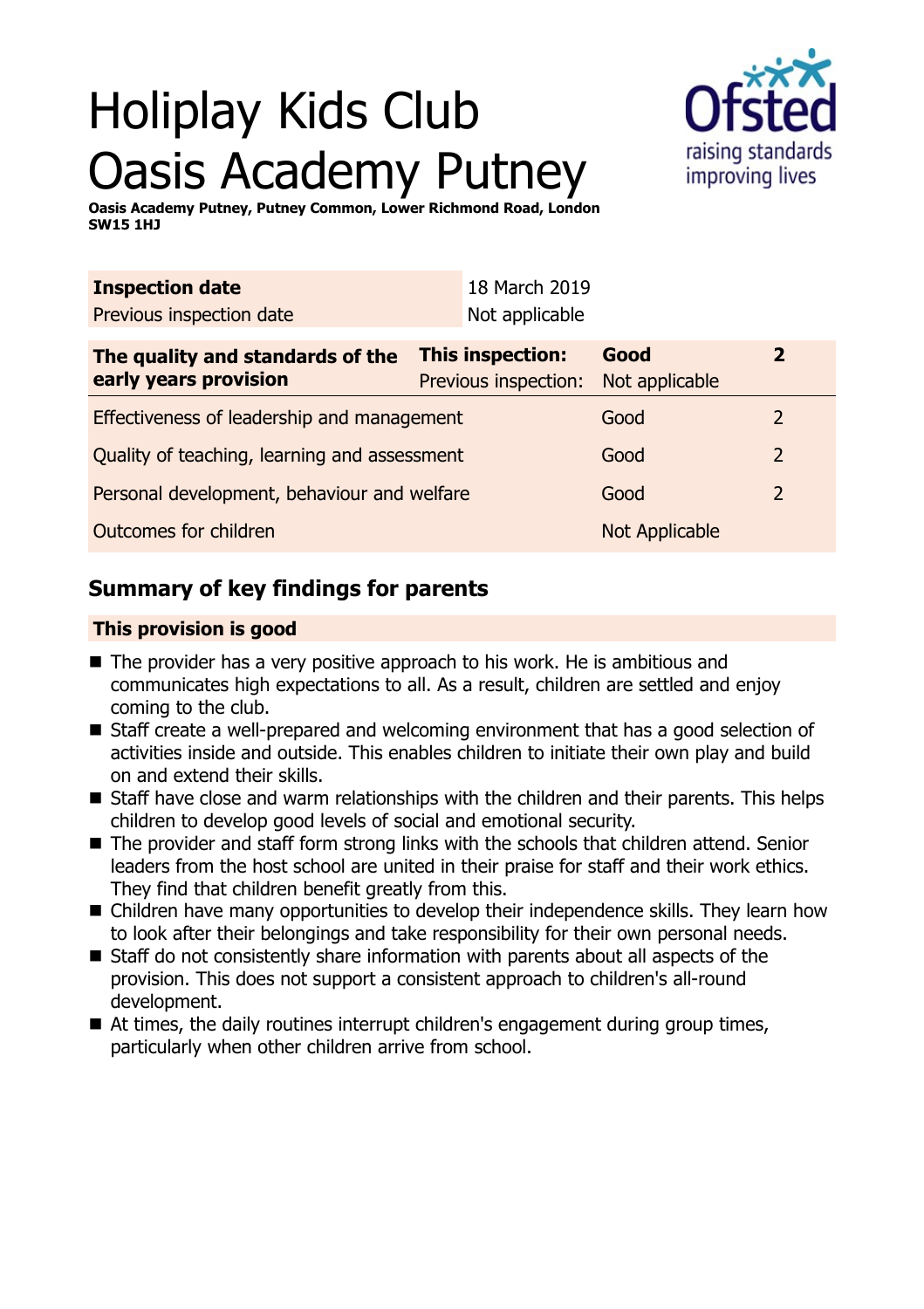## **What the setting needs to do to improve further**

### **To further improve the quality of the early years provision the provider should:**

- $\blacksquare$  increase communication with parents, so that they are fully aware of all aspects of the provision
- $\blacksquare$  review the organisation of the daily routines to support children's engagement at group times, particularly when other children arrive from school.

#### **Inspection activities**

- $\blacksquare$  The inspector interviewed the provider, manager and staff about their knowledge of the learning and welfare requirements.
- The inspector observed practice, indoors and outdoors, and assessed the impact this has on children's all-round development. She interacted with the children at appropriate times.
- The inspector sampled the club's documentation, including the safeguarding policy, and checked staff's records.
- $\blacksquare$  The inspector carried out a joint observation with the provider and discussed with him how the club supports young children.
- $\blacksquare$  The inspector spoke with parents and senior leaders from the host school to gain their views of the provision.

# **Inspector**

Marisol Hernandez-Garn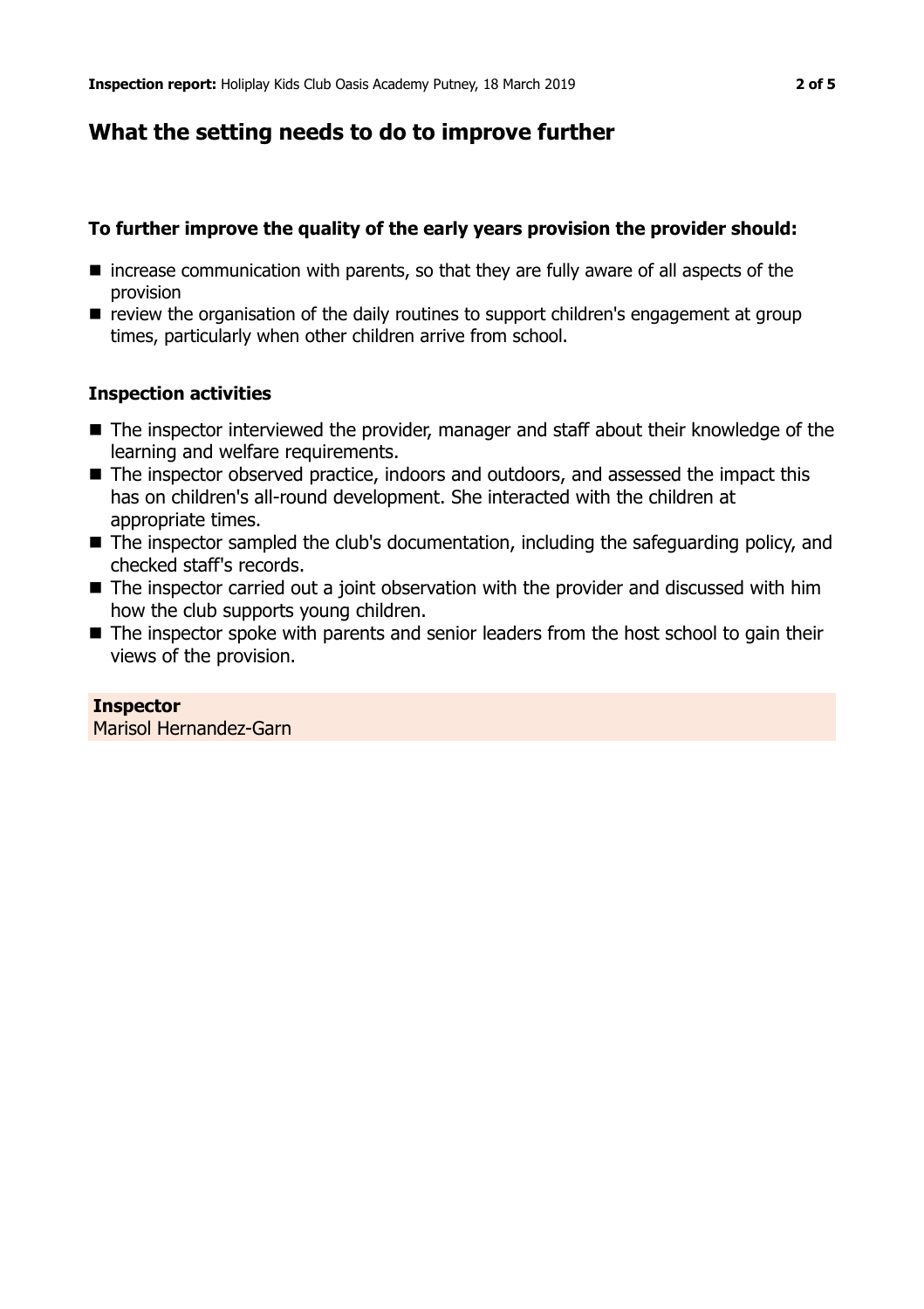## **Inspection findings**

#### **Effectiveness of leadership and management is good**

The provider evaluates the provision effectively, which helps him to make positive changes. For example, he has worked together with staff to develop a more balanced and nutritious menu to support children's healthy lifestyles. The provider follows rigorous procedures for vetting and recruiting staff. This helps him to check staff's initial and ongoing suitability to work with children. Staff receive targeted supervision and guidance to ensure that they understand their roles and responsibilities. Following training, for example, they enhanced their knowledge of how to support children with additional behavioural needs more confidently. Arrangements for safeguarding are effective. The manager and staff have a secure knowledge of child protection issues. They know the procedures to follow for any concerns to protect children's welfare. Staff work collaboratively to supervise children well. For example, they use a walkie-talkie to communicate with each other to minimise risks to children.

#### **Quality of teaching, learning and assessment is good**

Staff observe what children enjoy and can do in order to plan a range of stimulating activities. They use the information effectively to help create different 'play zones' for the children. This motivates children to learn and play. For instance, young children show good levels of concentration as they build three-dimensional structures using toy bricks. Others enjoy exploring books and listening to stories. Children of all ages and abilities have lots of opportunities to express their thoughts and feelings, such as during group times. They recall previous events and share these experiences with others confidently. Staff encourage children to listen and to ask questions, which complements their learning at school.

#### **Personal development, behaviour and welfare are good**

Staff are calm and caring. They are all good role models for the children that teach them how to behave kindly and respectfully. For example, young children know how to line up beautifully and wait for their turn. Staff implement a reward system to celebrate children's efforts and achievements. This successfully builds on children's self-esteem and confidence. Children enjoy spending time outdoors. They know how to play together and observe the club's safety rules to keep themselves and those around them safe. For example, children are very good at wearing helmets when using bicycles or scooters. They show how to manage age-appropriate risks as they manoeuvre their way around the garden. Younger and older children benefit from other physical activities on offer, including dance and movements. Children consistently show that they have a wonderful time with staff and their friends.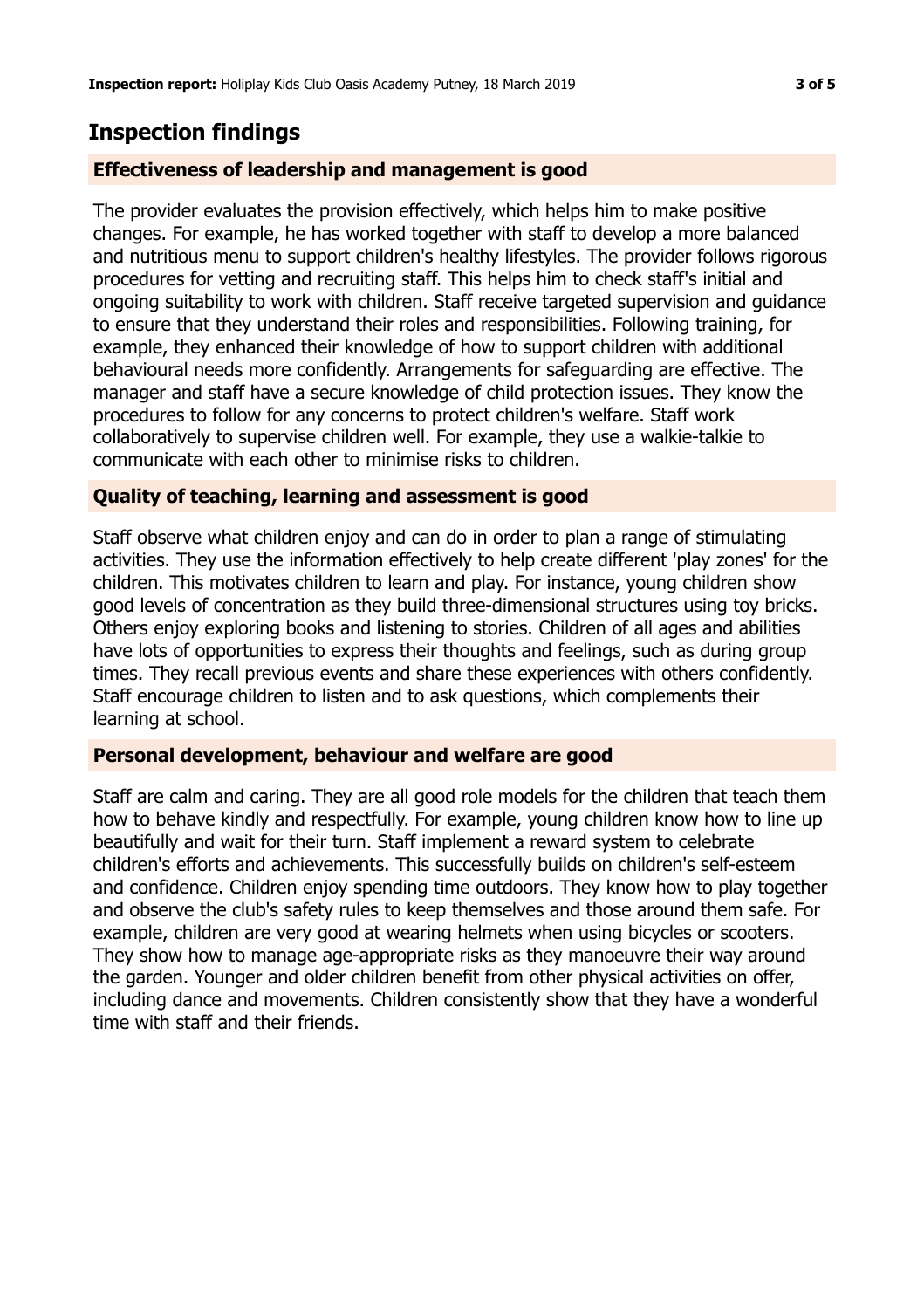## **Setting details**

| Unique reference number                             | EY501699                                                                             |  |
|-----------------------------------------------------|--------------------------------------------------------------------------------------|--|
| <b>Local authority</b>                              | Wandsworth                                                                           |  |
| <b>Inspection number</b>                            | 10079398                                                                             |  |
| <b>Type of provision</b>                            | Childcare on non-domestic premises                                                   |  |
| <b>Registers</b>                                    | Early Years Register, Compulsory Childcare<br>Register, Voluntary Childcare Register |  |
| Day care type                                       | Out-of-school day care                                                               |  |
| Age range of children                               | $4 - 8$                                                                              |  |
| <b>Total number of places</b>                       | 50                                                                                   |  |
| Number of children on roll                          | 69                                                                                   |  |
| <b>Name of registered person</b>                    | Holiplay Ltd                                                                         |  |
| <b>Registered person unique</b><br>reference number | RP910247                                                                             |  |
| <b>Date of previous inspection</b>                  | Not applicable                                                                       |  |
| <b>Telephone number</b>                             | 07958234454                                                                          |  |

Holiplay Kids Club Oasis Academy Putney registered in 2016. It operates from Oasis Academy Putney in the London Borough of Wandsworth. The breakfast club runs from 7.30am until 8.45am and the after-school club operates from 3.30pm until 6pm, on Monday to Friday during term time only. The holiday club is open from 8am until 6pm during school holidays. The club employs four full-time staff. Of these, two hold early years qualification at level 3.

This inspection was carried out by Ofsted under sections 49 and 50 of the Childcare Act 2006 on the quality and standards of provision that is registered on the Early Years Register. The registered person must ensure that this provision complies with the statutory framework for children's learning, development and care, known as the early years foundation stage.

Any complaints about the inspection or the report should be made following the procedures set out in the guidance Complaints procedure: raising concerns and making complaints about Ofsted, which is available from Ofsted's website: www.ofsted.gov.uk. If you would like Ofsted to send you a copy of the guidance, please telephone 0300 123 4234, or email [enquiries@ofsted.gov.uk.](mailto:enquiries@ofsted.gov.uk)